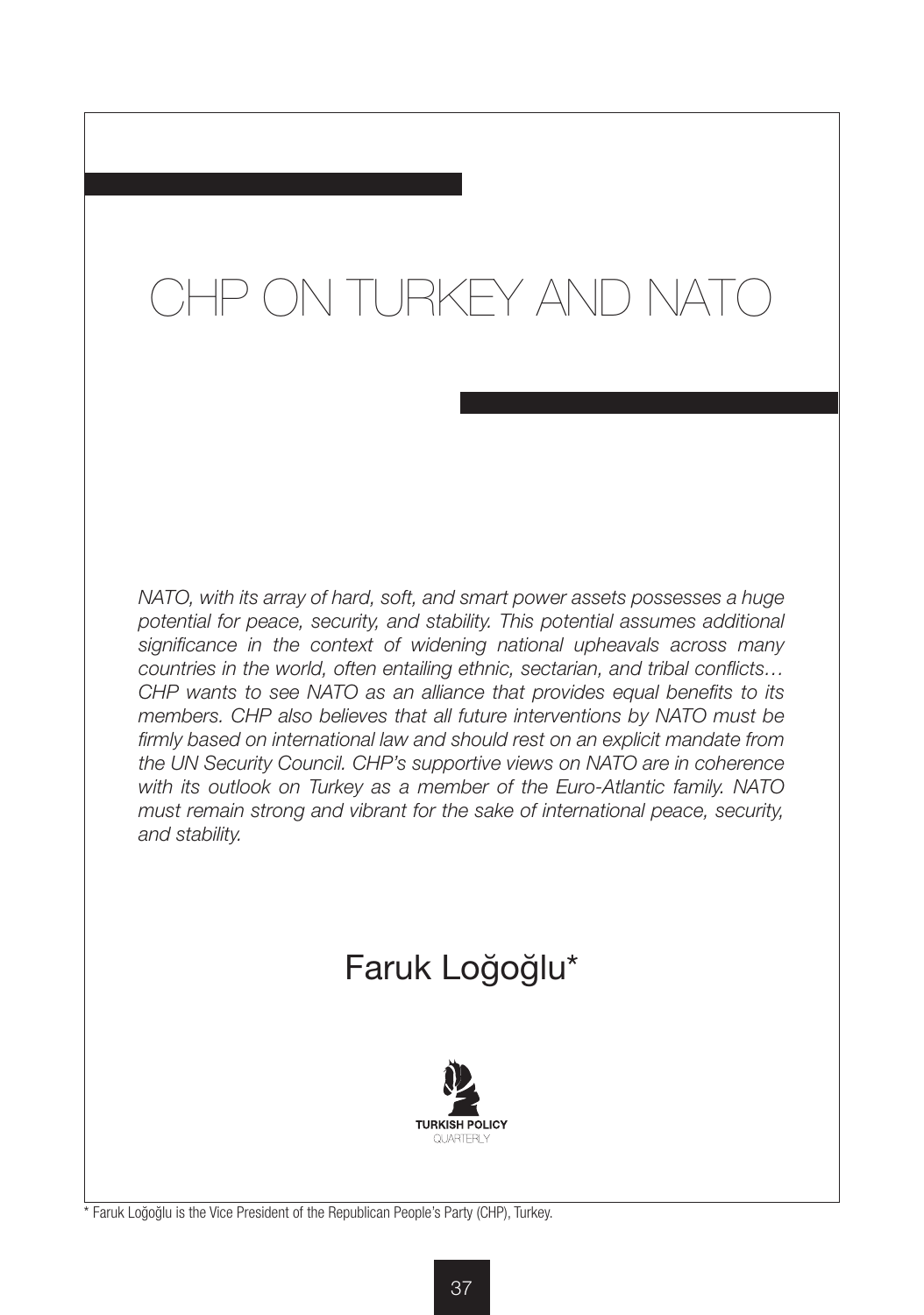ATO, with its array of hard, soft, and smart power assets possesses a huge potential for peace, security, and stability. This potential assumes additional significance in the context of widening national upheavals across many countries in the world, often entailing ethnic, sectarian, and tribal conflicts. And this, against a backdrop of extremism,

terrorism, proliferation issues, organized crime, environmental challenges, and pandemics. At the same time, the demand for democracy, the rule of law, human rights, gender equality, and social justice continues to rise across the globe. The Arab Spring is the latest case in point. In such a setting, NATO is poised to play a multitude of useful roles for stability and prosperity in much of the world beyond its primary function of protecting the security of its members. Turkey is surrounded by conflict-ridden regions and is thus exposed to a wide range of risks and threats. This is why NATO is important for Turkey; and, with its unique properties enabling it to act as an interface between the East and the West, Turkey is crucial for NATO.

### *Turkey and NATO*

NATO is undergoing deep changes in the face of new and growing challenges. NATO today is present in a much wider geography, acting as if it were an organization with global responsibilities. Beyond its military missions, its political functions have proliferated. However, NATO has yet to make up its mind about its place and role in the new world. NATO's new strategic concept adopted in Lisbon in November 2010 has set a new vision regarding its objectives and priorities in an increasingly turbulent and fast evolving security environment. But how the new concept will be translated into concrete applications in the face of growing challenges remains to be seen.

Turkey's experience with NATO has had its disappointing episodes. In 1962, the Cuban crisis ended with the removal of all missiles from Turkey. The critical point was that this happened without Turkey's prior knowledge or consent. In 1964, U.S. President Lyndon Johnson sent a letter to the Turkish Prime Minister, warning him that NATO would not come to its defense if the Soviet Union attacked Turkey in the event of a Turkish intervention in Cyprus. The U.S. applied an arms embargo to its ally Turkey after its 1974 intervention in Cyprus. In 1991 and 1993, NATO was late and some European allies were reluctant in meeting Turkish demands to defend itself against a possible rocket attack from Iraq.

Then, there is the issue of terrorism. For many years, Turkey waged an uphill fight to put terrorism on NATO's agenda. Even today, not all NATO allies take an unequivocal stand against the terrorist organization PKK that has been a threat to Turkey's security for the past three decades. A further source of discomfort has to do with the Turkish perception that in the post-Cold War and especially in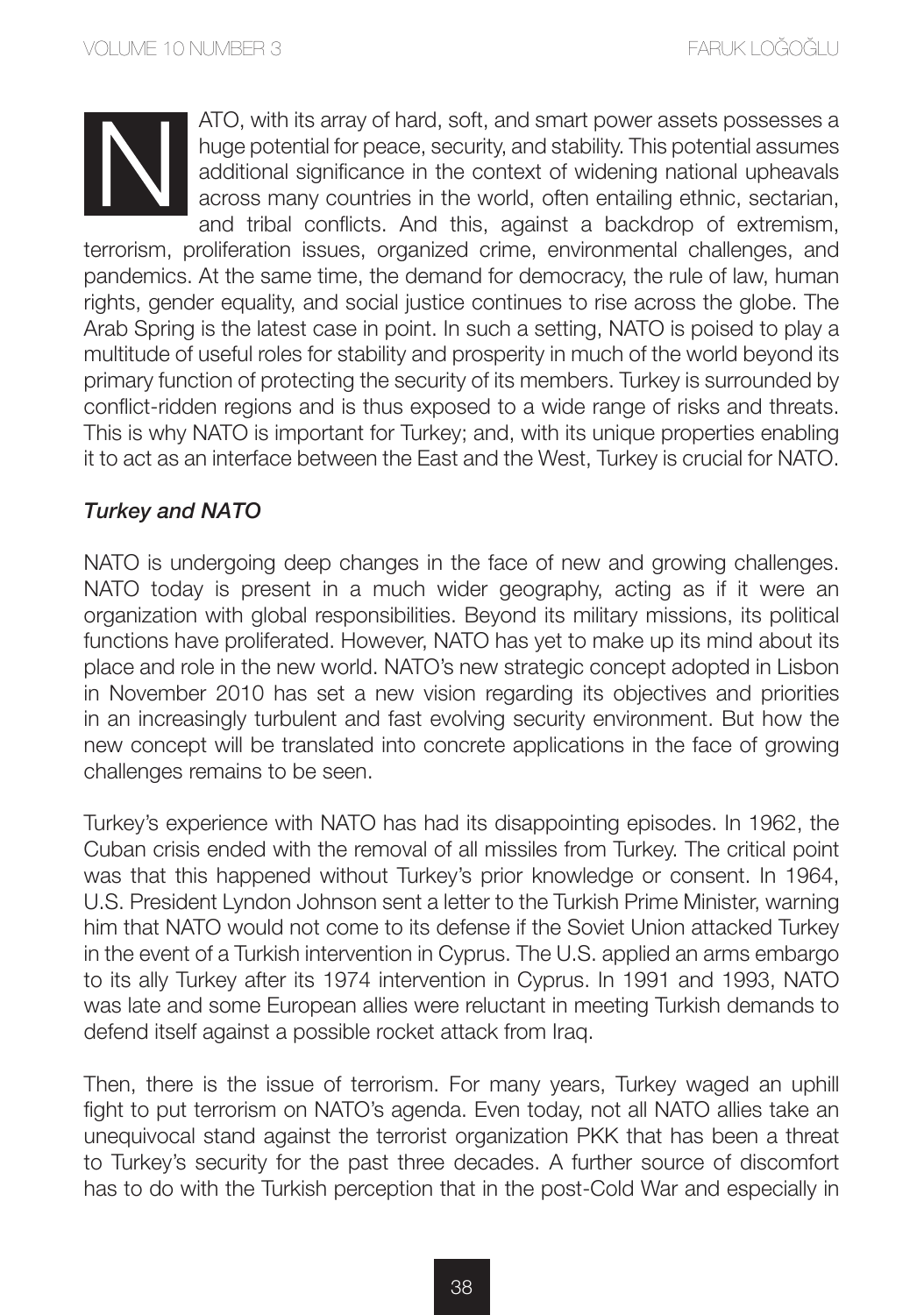the post-Soviet setting, Turkey's utility in the eyes of its European allies may have diminished. Turkey's extensive ties with Russia and their converging views on the Black Sea create additional strains on Turkey's relations with some of its allies.

Although Turkey contributes to NATO as much as, if not more than, other members, the perception and treatment of NATO Allies towards Turkey does not reflect this. The term 'loyal country' is used only for Turkey as if it has to keep proving its credentials at every turn. Given the post-9/11 schism between the Christian and Muslim worlds, there is an innate tendency to view Turkey with its predominantly Muslim population as the "other" in the community. Some of the NATO-related stances taken by the ruling Justice and Development Party (AKP) have probably accentuated this feeling.

On the other hand, Turkish public opinion towards NATO is skewed as well. Many Turks think that Turkey and NATO are antagonistic political actors. The perception is that "NATO demands and Turkey complies or refuses." The consensus mechanism in taking decisions at NATO is not well understood by Turkish public. For many Turks, the deaf ear to Turkey's demands regarding terrorism contrasted sharply with the prompt activation of Article V of the North Atlantic Treaty in the wake of 9/11 attacks, and as such amounted to a double standard. The abolishment of the Western European Union where Turkey had an equal say in decision-making was also a blow to Turkish confidence about its place in Europe. Coupled with the frustration over the EU, the Turks are increasingly thinking that NATO membership is more of a burden and liability than an asset.

Turkey is a key NATO ally and its importance in collective defense is today multifaceted and more complex than in the Cold War era. Based on its geographic, cultural, and historical spread, Turkey draws a high profile in the greater Middle East, the Caucasus and the Balkans, all areas ridden with intractable conflicts. It is still the only member with a predominantly Muslim population and the ability to connect NATO to Muslim geographies. Its role in energy security and in the fight against terrorism is an indispensable input for the Euro-Atlantic community.

### *Turkey, NATO, and the EU*

Turkey's place in the NATO-EU equation is also problematic. The perception in the West is that Turkey hinders an effective partnership between NATO and the EU because of the Cyprus question. (Undoubtedly, there are other factors unrelated to Turkey that have the same presumed effect.) The truth better stated is that the EU sacrifices a more collaborative relationship with NATO in favor of a choice to impose on Turkey certain Cyprus-related demands. At another level, Cyprus serves as a fig leaf for those who do not wish to see Turkey in the EU. Turkey, even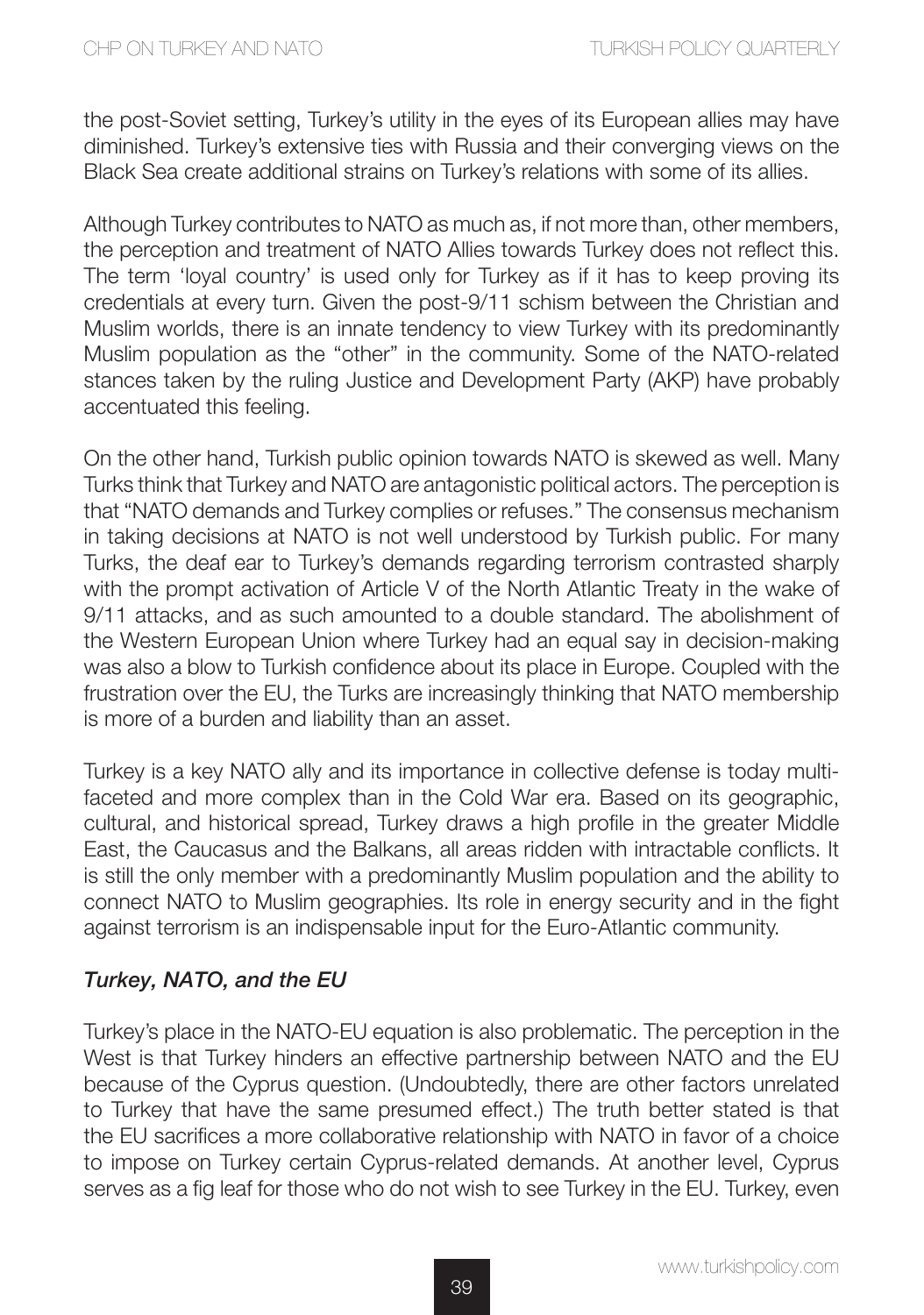as a non-member, has demonstrated the desire and the capacity to work with the EU on defense and security issues, contributing to certain EU operations even more than some EU members. Turkey's fuller participation in European security and defense affairs can only bolster the power and influence of the EU as an international actor. However, because of the unhealthy Turkey fixation of some EU members, the EU as a whole ends up weakening the existing framework of the much needed strategic collaboration with NATO.

Euro-Atlantic solidarity is the linchpin of global stability and security. Growing Turkish doubts about NATO/EU and the latter's vacillation towards Turkey undermine that solidarity. NATO must meet Turkey's legitimate concerns, particularly in its fight against terrorism and expand Turkey's political space in NATO. It should also urge the EU to remove the Cyprus barrier to NATO-EU collaboration.

### *The Republican People's Party (CHP) and NATO*

CHP is committed to Turkey's NATO membership and supports a sustained relationship with the Organization. Turkey is a security conscious country and is

*"[CHP]...believes that all future interventions by NATO must be firmly based on international law and should rest on an explicit mandate from the UN Security Council."* 

surrounded by regions where there are ongoing conflicts and disputes that affect it directly. The Middle East, the Caucasus, Eastern Mediterranean and the Balkans are unsettled regions. CHP, therefore, gives top priority to Turkey's national security and consequently recognizes that NATO's primary function should continue to be the defense of the security of its members. NATO, however, has a critical added value for Turkey as a vantage point for the authentication of its secular democracy.

At the same time, CHP is of the view that diplomatic procedures and negotiations should always be preferred over the use of military force in the attainment of the goals of the Alliance. We have observed in Afghanistan and Libya that resorting to the use of force is costly in terms of human lives and resources and does not bring immediate success. Secondly, while acknowledging that NATO must maintain a strong defense posture, CHP supports the proposition that nuclear disarmament is a goal that must be pursued vigorously. Turkey has abided by all the international covenants on nuclear arms and other weapons of destruction. CHP would, therefore, encourage nuclear and general disarmament.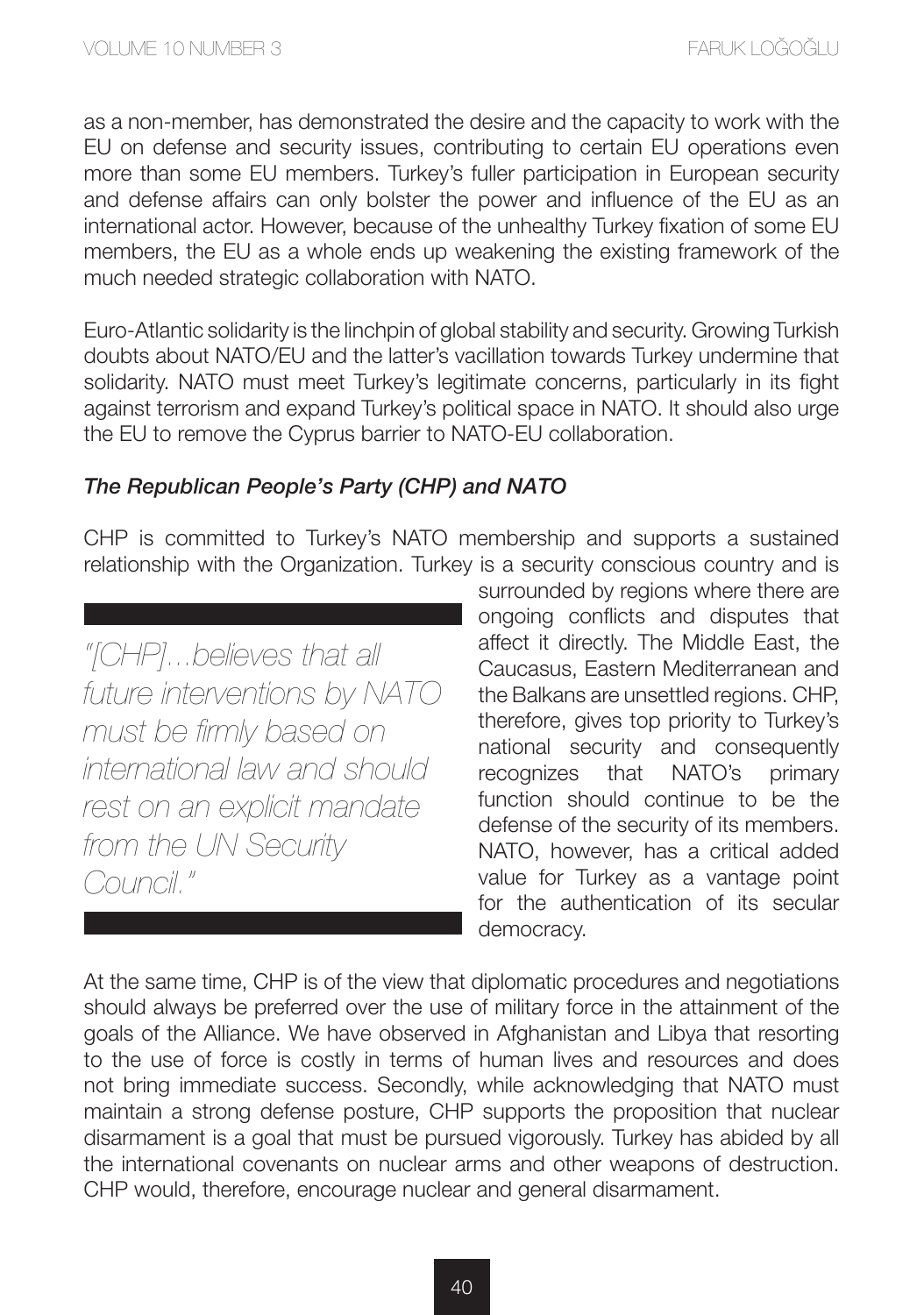CHP's party program and election manifestos further make clear that Turkey holds NATO responsible both as an Alliance and its individual member states to fight terrorism by supporting the efforts of those Allies that are confronted with the problem. The Turkish experience in bringing its NATO allies to take a unified stand against terrorism continues to be disappointing. NATO itself could take actions with the member states to elevate the level and quality of their cooperation in combating terrorism. The spirit should be the spirit of NATO Allies when, after the 9/11 attacks, they without hesitation agreed to activate Article V of the North Atlantic Treaty.

CHP's policy and outlook regarding NATO could be perhaps further understood in the context of two recent developments. The first is Libya. When the Government bill asking for authorization for NATO engagement came to the Turkish Grand National Assembly, CHP voted in favor. As the CHP, our decision was based on the fact that the United Nations Security Council (UNSC) had given the green light to such an involvement and on our desire to help the Libyan people in their quest for freedom and democratic governance. Thus, CHP is happy to see that the Libyan people now have a chance to begin their long journey toward democratic governance. CHP wants to see progress toward democracy founded on contemporary values, and will help the Libyan people attain their just aspirations.

Our "yes" vote on Libya was, however, based on the understanding that Turkey's involvement would be restricted to joining the naval blockade to ensure the flow of humanitarian assistance to the Libyan people and to prevent the shipment of arms and ammunition to the Libyan regime.

Since the onset of operations, certain aspects of NATO's intervention in Libya have worried us. Some of NATO's

*''Growing Turkish doubts about NATO/EU and the latter's vacillation towards Turkey undermine [Euro-Atlantic] solidarity.''*

actions in Libya might not have been necessarily authorized by the terms of the UNSC Resolutions, such as the killing of Colonel Qaddafi and members of his family or the clandestine provision of arms by member states to one of the conflicting parties. There were also civilian casualties. Furthermore, the failure to extend search and rescue operations for Libyan refugees during the crisis is regrettable. CHP believes that NATO must be strict in observing the terms of mandate defined by the UNSC, and, in turn, NATO's own terms of reference for such interventions should also be clear and precise. CHP criticized the Turkish Government in this regard and holds it responsible for failing to take action in NATO to ensure its compliance with the UNSC's original mandate in Libya.